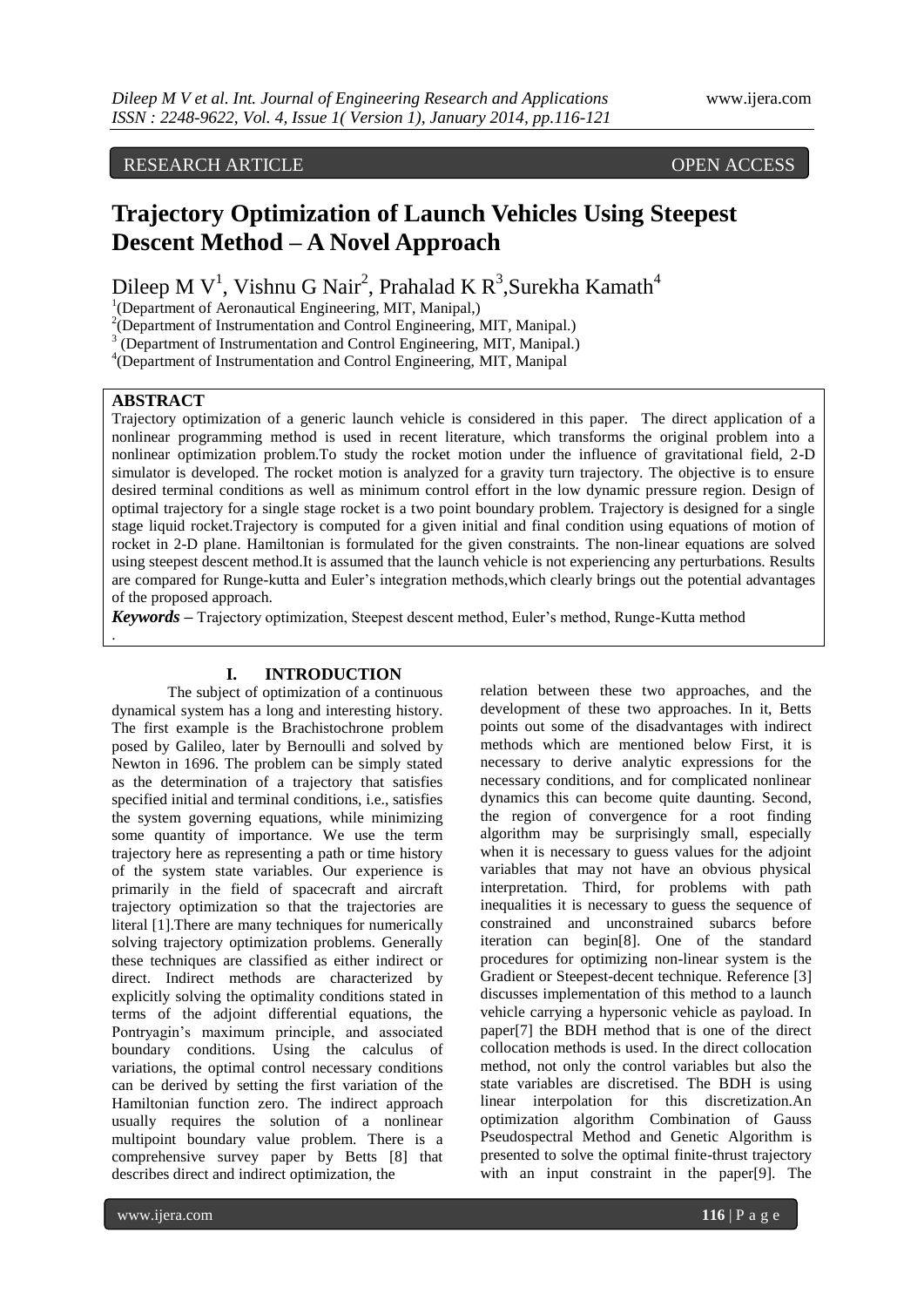simulation results indicate that the GPM-GA optimization algorithm has high accuracy, and the error with results solved by indirect method is very small. In paper[10], two different approaches are proposed for simultaneous optimization of staging and trajectory of multistage launch vehicles. In the first approach, the problems of staging optimization and trajectory optimization are solved separately. In the second approach, the optimal staging and trajectory are achieved during trajectory optimization in an integrated problem. Both approaches can lead to very similar solutions in spite of their differences in staging formulation. Integrated approach can lead<br>to better results because of simultaneous to better results because of simultaneous consideration of objective functions and effective constraints of two optimization problems of staging and trajectory. In paper[11] analysis of Euler approximation to a state constrained control problem is carried out. it shows that if the active constraints satisfy an independence condition and the Lagrangian satisfies a coercively condition, then locally there exists a solution to the Euler discretization, and the error is bounded by a constant times the mesh size. The paper[12] analyze secondorder Runge-Kutta approximations to a nonlinear optimal control problem with control constraints. If the optimal control has a derivative of bounded variation and a coercively condition holds, and it shows that for a special class of Runge-Kutta schemes, the error in the discrete approximating control is O(h2), where h is the mesh spacing.In this paper the trajectory optimization problem solved by steepest descent method, which is the type of indirect gradient method. In reference[6], the control variable is randomly chosen which will affect the accuracy to a great extent. This problem is solved in our paper, by carefully choosing the initial control variable by an new approach which is described in the following sections. To the author's best knowledge, the tuning of weighting is not done in any of the available literature. In this the papers the weighting factor is selected by proper tuning, and the proposed method is explained in the following sections. Also for the quick convergence of the objective function a multiplication factor is introduced. This will drastically increase the performance of the proposed system. The prescribed optimization technique is implemented using Euler's and Runge-kutta[2] integration methods and the performance is verified.

### **1.1. Trajectory optimization problem**

A general problem statement for finitethrust trajectory optimization can be stated as follows [7]. A trajectory optimization or optimal control problem[14]can be formulated as a collection  $of N<sub>p</sub>$  phases. In general, the independent variable  $t$ (time) for phase k is defined in the region

 $t_0(k) \le t \ge t_f(k)$  for many applications, and the phases are sequential, that is

$$
t_0(k+1) = t_f(k) \tag{1}
$$

However, neither of those assumptions is required. Within phase  $k$ the dynamics of the system are described by a set of dynamic variables.

$$
Z = \begin{bmatrix} y_k(t) \\ u_k(t) \end{bmatrix} \tag{2}
$$

Made up of the  $n_v(k)$  state variables and the  $n_{\nu}$  (k) control variables, respectively. In addition, the dynamics may incorporate the  $n_p(k)$  parameters  $p^k$ which are not dependent on*. For clarity the phase*dependent is dropped notation from the remaining discussion in thissection. However, it is important to remember that many complex problem descriptions require different dynamics and/or constraints, and a phase-dependent formulation accommodates this requirement.

Typically the dynamics of the system are defined by a set of ordinary differential equations written in explicit form, which are referred to as the state or system equations,

$$
= f[(y(t), u(t), p, t)] \tag{3}
$$

Where *y* is the  $n_v$  dimension state vector.

ŷ

Initial conditions at time  $t_0$  are defined by,

 $\Psi_{0l} \leq \Psi[y(t_0), u(t_0), p, t_0] \leq \Psi_{0u}$  $(4)$ Where,

$$
\Psi[y(t_0), u(t_0), p, t_0] = \Psi_{0u} \tag{5}
$$

And terminal conditions at the final time  $t_f$  are defined by,

$$
\Psi_{fl} \le \Psi[y(t_f), u(t_f), p, t_f] \le \Psi_{fu} \quad (6)
$$
  
Where,

$$
\Psi[y(t_f), u(t_f), p, t_f] = \Psi_{fu} \tag{7}
$$

In addition, the solution must satisfy algebraic path constraints of the form,

$$
g_{fl} \le g[y(t_f), u(t_f), p, t_f] \ge g_{fu} \qquad (8)
$$

Where **g** is a vector of size  $n_a$ , as well as simple bounds on the state variables.<br> $y_1 \le y(t) \le y_u$ 

And control variables,  

$$
u_1 \leq u(t) \leq u_u
$$

Note that an equality constraint can be imposed if the upper and lower bounds are equal,

$$
(g_l)_k = (g_u)_k \tag{11}
$$

for some *k*.

Finally, it may be convenient to evaluate expressions of the form,

$$
\int_{t0}^{tJ} q[y(t), u(t), p, t] dt \qquad (12)
$$

Which involve the quadrature functions  $q$ collectively we refer to those functions evaluated during the phase, namely,

 $(9)$ 

 $(10)$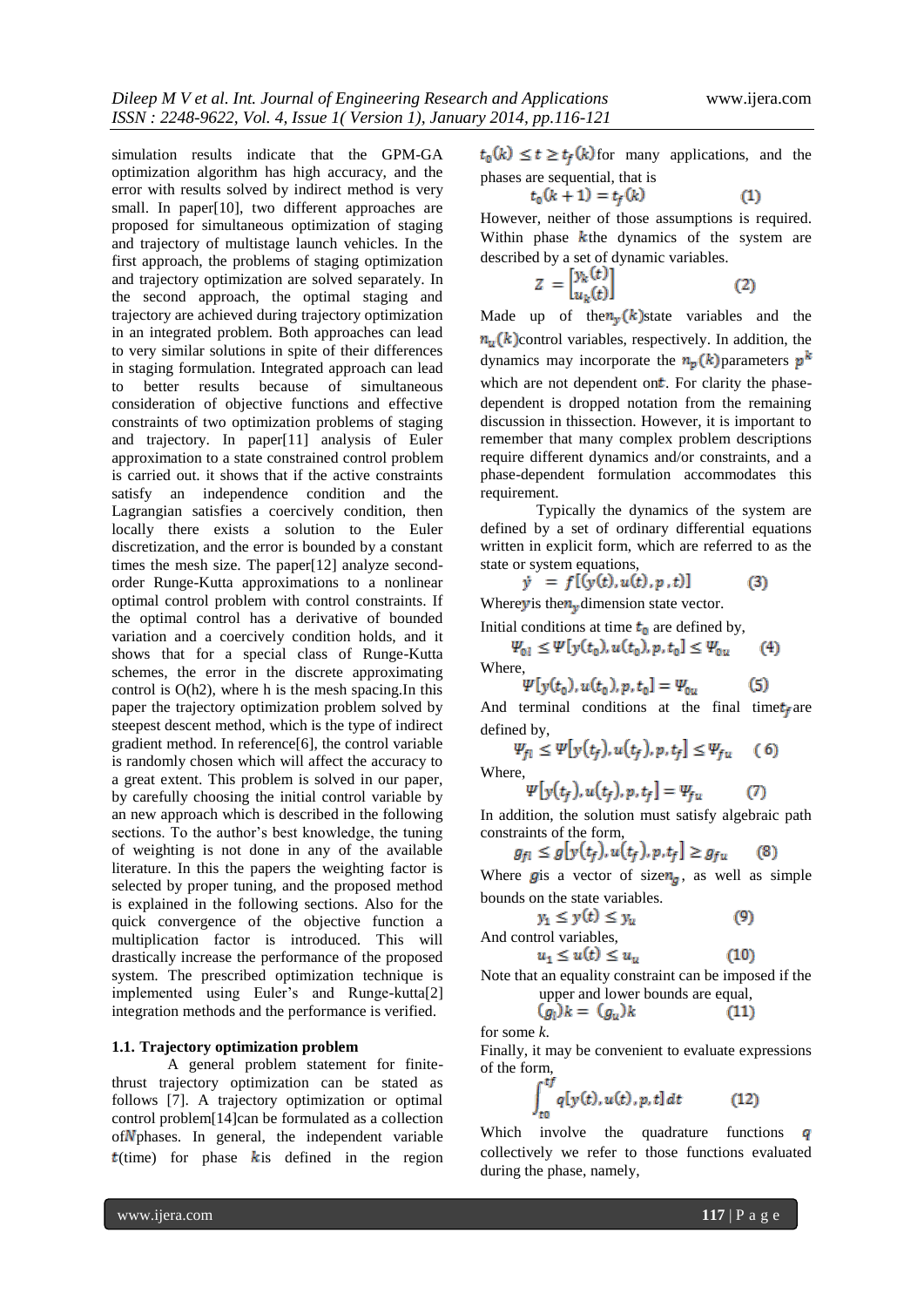$$
F(t) = \begin{bmatrix} f[y(t), u(t), p, t] \\ g[y(t), u(t), p, t] \\ q[y(t), u(t), p, t] \end{bmatrix}
$$
(13)

As the vector of continuous functions, similarly functions evaluated at a specific point, such as the boundary conditions  $\Psi[y(t_0), u(t_0), t_0)]$  and  $\Psi[y(t_f), u(t_f), t_f]$  are referred to as point functions.

 The basic optimal control problem is to determine the *k* dimensional control vectors  $u^{(k)}(t)$  and parameters  $p^{(k)}$  to minimize the performance index. conditionis given by,

Notice that the objective function may depend on quantities equations of motion with non-rotating spherical earth[5] is given by,

$$
\dot{r} = V \sin \gamma \qquad (15)
$$
\n
$$
\dot{V} = \frac{1}{mV} (T \cos \alpha - D - mg \sin \gamma) \qquad (16)
$$
\n
$$
\dot{\gamma} = \frac{1}{mV} (T \sin \alpha + L) + \left(\frac{V}{r} - \frac{g}{V}\right) \cos \gamma \qquad (17)
$$

Here neglecting  $drag, D$  and  $lift, L$  since the rocket propagating in above vacuum, therefore the equations  $(15)$ ,  $(16)$  &  $(17)$  becomes

$$
\dot{r} = V \sin \gamma \qquad (18)
$$
\n
$$
\dot{V} = \frac{1}{mV} (T \cos \alpha - m g \sin \gamma) \qquad (19)
$$
\n
$$
\dot{\gamma} = \frac{1}{mV} (T \sin \alpha) + \left(\frac{V}{r} - \frac{g}{V}\right) \cos \gamma \qquad (20)
$$

Trajectory optimization problem is formulated as optimal control problem. The nonlinear problem has to solve using numerical method. Steepest decent method is used to solve the problem.

### **1.2 Euler's method**

Euler method is a first-order numerical procedure for solving ordinary differential equations (ODEs) with a given initial value. The Euler method is a first-order method, which means that the local error (error per step) is proportional to the square of the step size, and the global error (error at a given time) is proportional to the step size. It also suffers from stability problems.Euler"s method can be implemented both in simulator program and the opimal control problem. In simulator program the integration of  $r$ , vandy happens. That is given as follows.

$$
r = r_0 + \dot{r}dt
$$
 (21)  
\n
$$
v = v_0 + \dot{v}dt
$$
 (22)  
\n
$$
y = \gamma_0 + \dot{v}dt
$$
 (23)

In opimal control the  $\lambda^T$  is integrating to get final  $\lambda$  values.

$$
\lambda_1 = \lambda_{10} + \lambda_1 dt \tag{24}
$$
  
\n
$$
\lambda_2 = \lambda_{20} + \lambda_2' dt \tag{25}
$$

$$
\lambda_3 = \lambda_{30} + \lambda_3' dt \tag{26}
$$

Where  $dt$  is the integration step size. $r_0$ ,  $v_0 \& y_0$  are the initial values of r, vandy. Similarly  $\lambda_{10}$ ,  $\lambda_{20}$ & $\lambda_{30}$  are the initial values of  $\lambda_1, \lambda_2, \lambda_3$ . For optimal solutions, The optimality

# (1247)

### **1.3 Runge-Kutta method**

Runge-Kutta methods[7] are very popular because of their efficiency; and are used for in most solving problem numerically. They are single-step methods, as the Euler methods[7].

There are many ways to evaluate the righthand side  $f(x, y)$  that all agree to first order, but that have different coefficients of higher-order error terms. Adding up the right combination of these, it can eliminate the error terms order by order. That is the basic idea of the Runge-Kutta method.

$$
k_1 = hf(x_n, y_n)
$$
 (28)

$$
k_2 = hf\left(x_n + \frac{1}{2}h, y_n + \frac{1}{2}k_1\right) \tag{29}
$$

$$
k_2 = h f\left(x_n + \frac{1}{2}h, y_n + \frac{1}{2}k_2\right) \tag{30}
$$

$$
k_4 = h f(x_n + h, y_n + k_3)
$$
 (31)

The fourth-order Runge-Kutta method requires four evaluations of the right-hand side.

### **Methodology**

In this section mathematical model of rocket trajectory is discussed first. To study the rocket motion under the influence of gravitational field, 2- D simulator is developed. The rocket motion is analyzed for a gravity turn trajectory. It is solved by Newton-Raphson method. Using gravity turn trajectory target is achieved by varying initial conditions to reach the target. From this we will get the characteristics of the required trajectory. Indirect methods require initial guesses for the control as well as adjoint variables.

For finding the feasible steering profile, acceleration is assumed to be a linearly increasing quantity. So rate of change of velocity is approximated as linear function.This linear function is selected by polynomial approximation[16] that is by changing the functions randomly to fit the curve properly.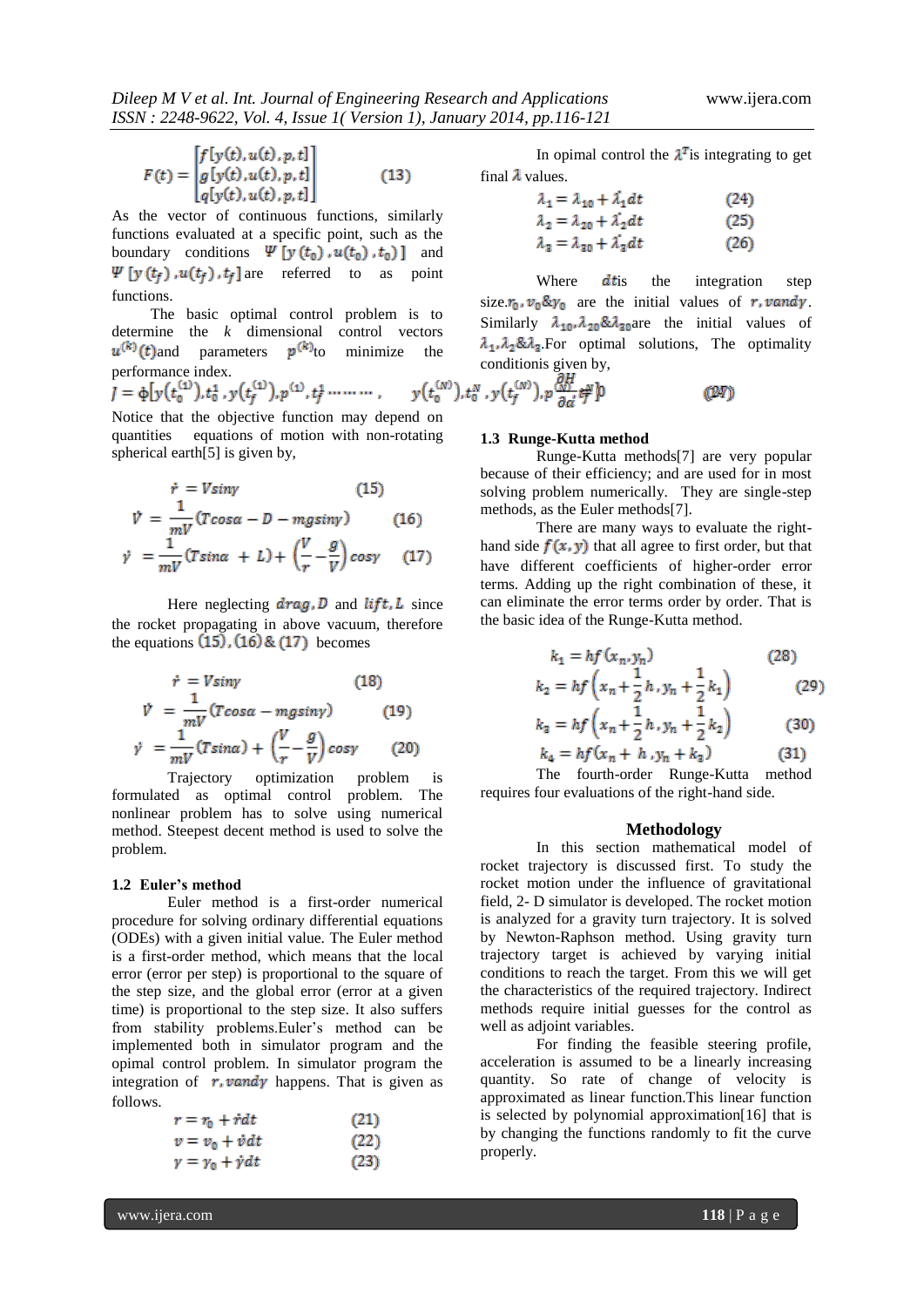$$
c_1t + c_2 = \mathcal{V} \qquad (32)
$$
  
\n
$$
c_1t + c_2 = \frac{1}{mV}(T\cos\alpha - mg\sin\gamma) \qquad (33)
$$
  
\n
$$
\cos\alpha = \frac{c_1t + c_2 + g\sin\gamma}{T/m} \qquad (34)
$$
  
\n
$$
\alpha = \cos^{-1}\left(\frac{c_1t + c_2 + g\sin\gamma}{T/m}\right) \qquad (35)
$$

The vehicle acceleration is a linear function of time as given in the equation  $(32)$  the constants are obtained by varying initial and final steering angle value. Thus tuning of constants  $c_1$  and  $c_2$  is done. The initial and final  $\alpha$  is thus obtained to be 3.5  $deg$  and 14  $deg$  respectively from boundary conditions.

Therefore by solving the equation (35) using the initial and final values the appropriate values for  $c_1$  and  $c_2$  can be found out;

$$
c_1 = 6.4217 \times 10^{-3}, c_2 = 1.918235
$$

A simulator program for rocket trajectory is then developed by putting the initial guess for control variable...The target can be successfully achieved only with t continuous monitoring of the position, velocity and flight path angle of the rocket. The state and control vectors are defined as,

$$
\begin{aligned}\n\ddot{X} &= [x_1 \, x_2 \, x_3]^T \quad (36) \\
\ddot{X} &= [r \, v \, \gamma]^T \quad (37) \\
U &= \alpha \quad (38)\n\end{aligned}
$$

In this a trajectory optimization problem of a single stage launch vehicle is considered. The objective here is to generate the guidance command history  $\alpha(t)$ ,  $t \in (t_0, t_f)$  such that the following concerns are takencare of,

(1) At the final time  $t_f$ , the specified terminal constraintsmust meet accurately. The terminal constraints include constraints on altitude, velocity and flight path angle (which is the angle made by the velocity vector with respect to the local horizontal).

(2) The system should demand minimum guidance command, which can be ensured by formulating a 'minimum time' problem.

To achieve the above objectives, the following cost function is selected, which consists of terminal penalty terms and a dynamic control minimization term.

$$
J = (r(t_f) - r_f)^2 s_r + (v(t_f) - v_f)^2 s_v + (row(t_f) - row_f)^2 s_v
$$
 (39)

An optimal control problem is developed for rocket trajectory and control parameter is optimized by steepest descent method. The method of steepest descent will generally converge linearly to the solution [14, 15]. The initial values for ad-joint

variables are calculated by manual calculations using the terminal conditions of rocket.

For optimal solutions, the optimality condition is given by,

$$
\frac{\partial H}{\partial \alpha} = 0 \tag{40}
$$

The weighting factor  $\tau$  should be selected as follows:-

$$
tow = \frac{\partial H}{\partial \alpha} \times \left(\frac{\partial H}{\partial \alpha}\right)^{T}
$$
(41)  

$$
\tau = \frac{1}{\sqrt[3]{tow}}
$$
(42)

Thus weighting factor, $\tau$  thus obtained is applied to the control variable  $\alpha$ , to update the initial alpha profile.

$$
= \alpha_0 - \frac{\partial H}{\partial \alpha} \times \tau \tag{43}
$$

Where  $\alpha_0$  = previous stage of  $\alpha$ 

Equation  $(43)$  is the gradiant function which optimizes the control variable.

In the above equation,multiplication factor, $s$  has to be addedto converge objective function value. The value has to multiplied with the weighting factor, $\tau$ .

$$
\alpha = \alpha_0 - \frac{\partial H}{\partial \alpha} \times \tau \times s \tag{44}
$$

**1.4 Summary** 

 $\alpha$ 

The steps given below are adopted from [6] 1. Start with an initial guess of control variable  $\alpha_0(t)$ where  $t_0 \leq t \leq t_f$ 

2. Propagate the states from  $t_0$  to  $t_f$  using  $\alpha^k(t)$  with initial conditions  $X_0$  (Forward Integration of the SystemDynamics).

3. Obtain  $\lambda_k(t_f)$  by using the boundary conditions (terminal boundary conditions).

4. Propagate the costate vector from  $t_f$  to  $t_0$  using step (iii) values as the initial values (Backward integration ofCostate Equations).

5. Calculate the gradient  $\left[\frac{\partial H}{\partial \alpha}\right]$  from  $t_0$  to  $t_f - \Delta t$ 

6. Calculate the control 
$$
\alpha^{(k+1)}(t) - \tau \frac{\partial H}{\partial \alpha} \times
$$
 where  $\tau \in (0,1)$  is the

learningrate.

7. Repeat from step (2) to step (6) until optimality conditions are meet within a specified tolerance.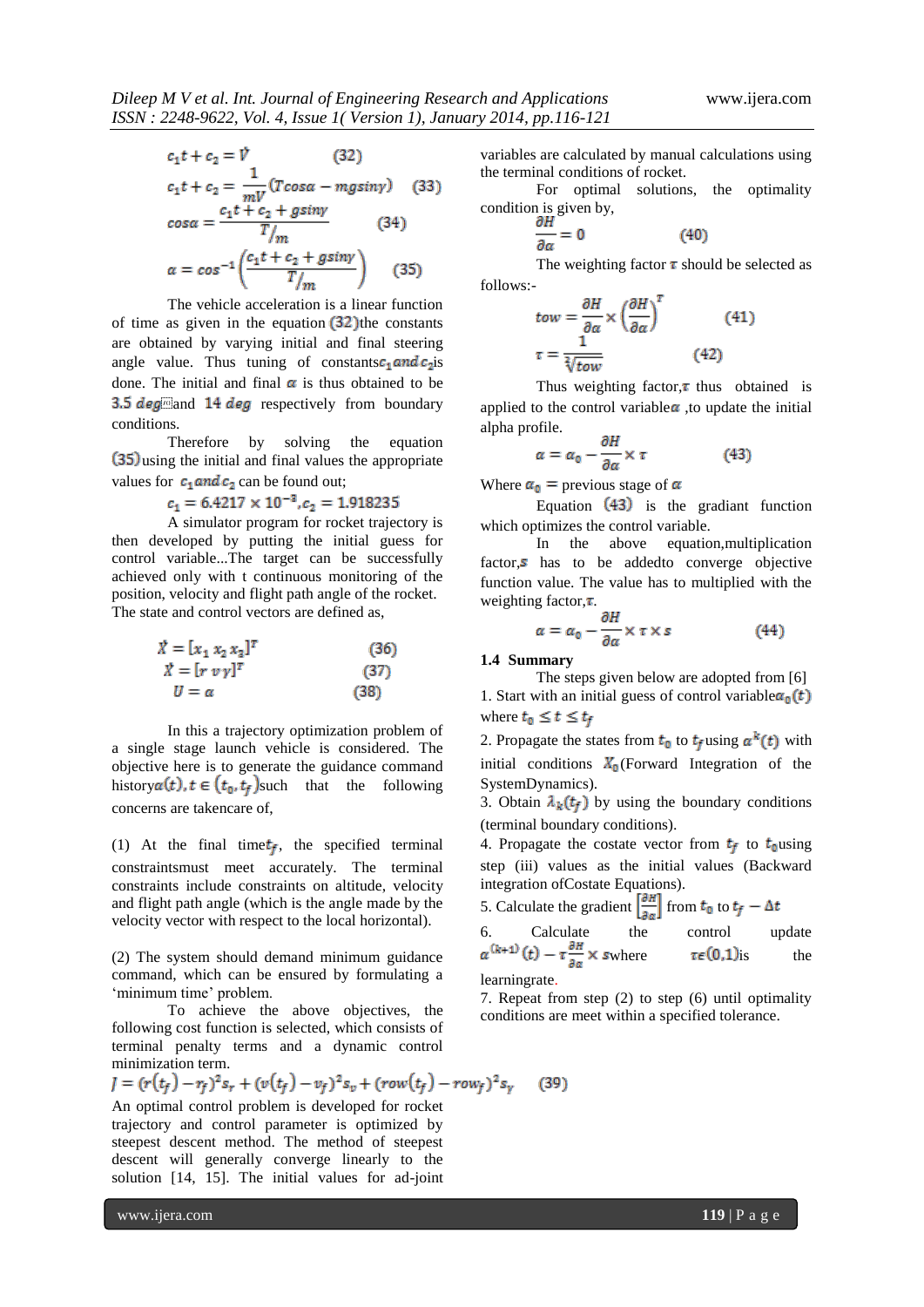$-0.0001$ 

 $-0.9898$ 

 $0.002$  deg

Flightpat h Angle

 $5.222$ 

| Parame  | Intialva | Final              | Target                              | Error |
|---------|----------|--------------------|-------------------------------------|-------|
| tres    | lue      | Value              | Value                               | Obtai |
|         |          |                    |                                     | ned   |
|         |          |                    |                                     |       |
| Height  |          |                    | 428901.5 485462.5 485462.5 - 0.022  |       |
| Velocit |          |                    | 5890.112 7623.539 7623.5321 0.0075; |       |
| V       |          | m/s                |                                     |       |
| Flightp |          | 5.2229 $d$ -0.9904 | $0.002$ deg $0.9906$                |       |
| ath     |          |                    |                                     |       |
| Angle   |          |                    |                                     |       |

### **Table.1** EULER"S METHOD

Final objective function value=8,4609  $\times$  10<sup>-6</sup>

Total number of iterations=81

### **I. Result analysis**

 The results obtained by Euler"s method and Runge-Kutta methods are given in table 1 and 2.Runge-kutta and Euler"s methods of integration are performed. In Runge-kutta method of integration, the step size is different for each integration step. But in Euler's method the steps sizes are equal. Due to this Runge-Kutta method of integration is comparatively accurate.

Figure(1) shows the variations in control variable with respect to time. Since the initial value of the control variable is a guess, it is not optimal, hence rate of change of initial control variable is high and therefore it requires more fuel to complete the trajectory.



**Fig.1**: Initial and final control variable array

Figure(2) shows the variation of objective function in two different methods. From this graph we can find that the convergence characteristics of two methods are same but Runge-Kutta method needs more iteration to find its minima then also it is efficient by calculating the efficiency. Figure(3) shows the variation in flight path angle with respect to time we can see that the performance in achieving target in both methods are almost same.

| <b>Table.2RUNGE-KUTTA METHOD</b> |        |       |                                 |          |  |  |
|----------------------------------|--------|-------|---------------------------------|----------|--|--|
| Parametr                         | Intial | Final | Target                          | Error    |  |  |
| es                               | valu   | Value | Value                           | Obtaine  |  |  |
|                                  | e      |       |                                 | d        |  |  |
| Height                           |        |       | 42890 485462.5 485462.59 -0.000 |          |  |  |
| Velocity                         | 5890.  |       | 7623.532 7623.5321              | $-0.000$ |  |  |

Final objective function value= $2.9858 \times 10^{-6}$ Total number of iterations =116

 $-0.9896$ 



**Fig.2**Objective function variations in Runge-Kutta and Euler"s method



**Fig.3** Final value of velocity difference in Rungekutta method and Euler"s method

www.ijera.com **120** | P a g e